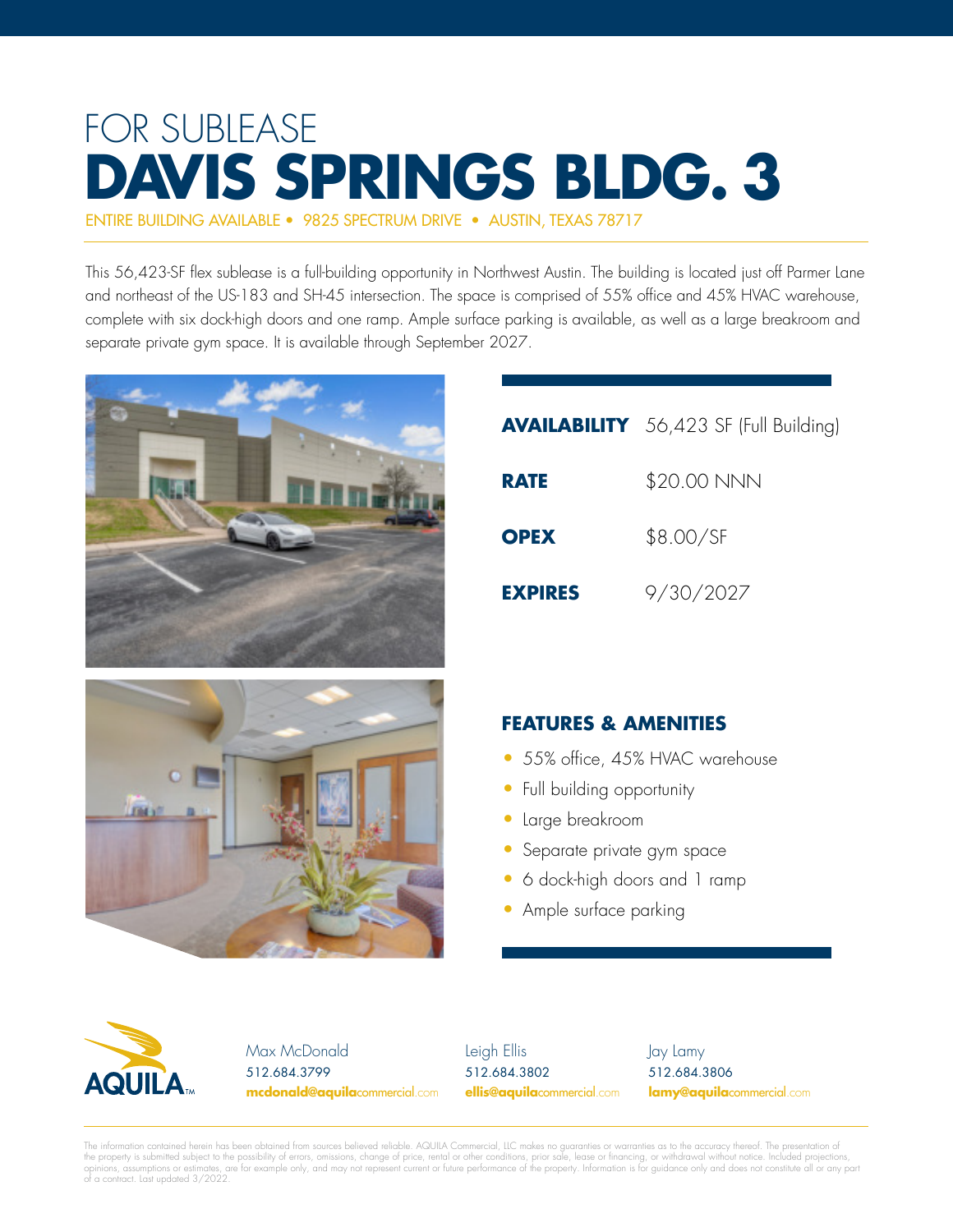## FOR SUBLEASE **DAVIS SPRINGS BLDG. 3**

ENTIRE BUILDING AVAILABLE • 9825 SPECTRUM DRIVE • AUSTIN, TEXAS 78717



Conference Room



Breakroom



Office Area



Building Aerial/Parking



Fitness Center



Warehouse Space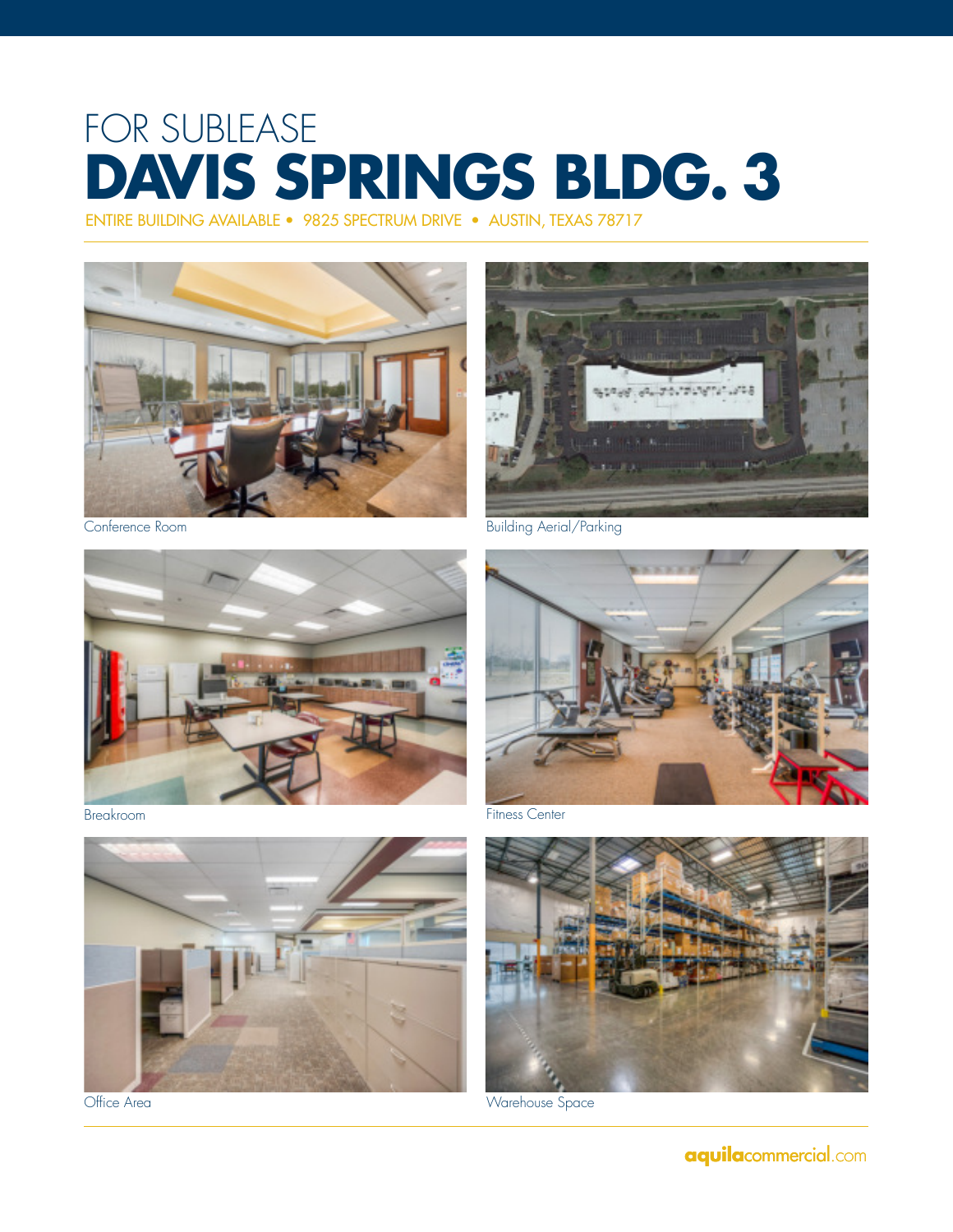### DAVIS SPRINGS **BUILDING 3** 56,423 SF